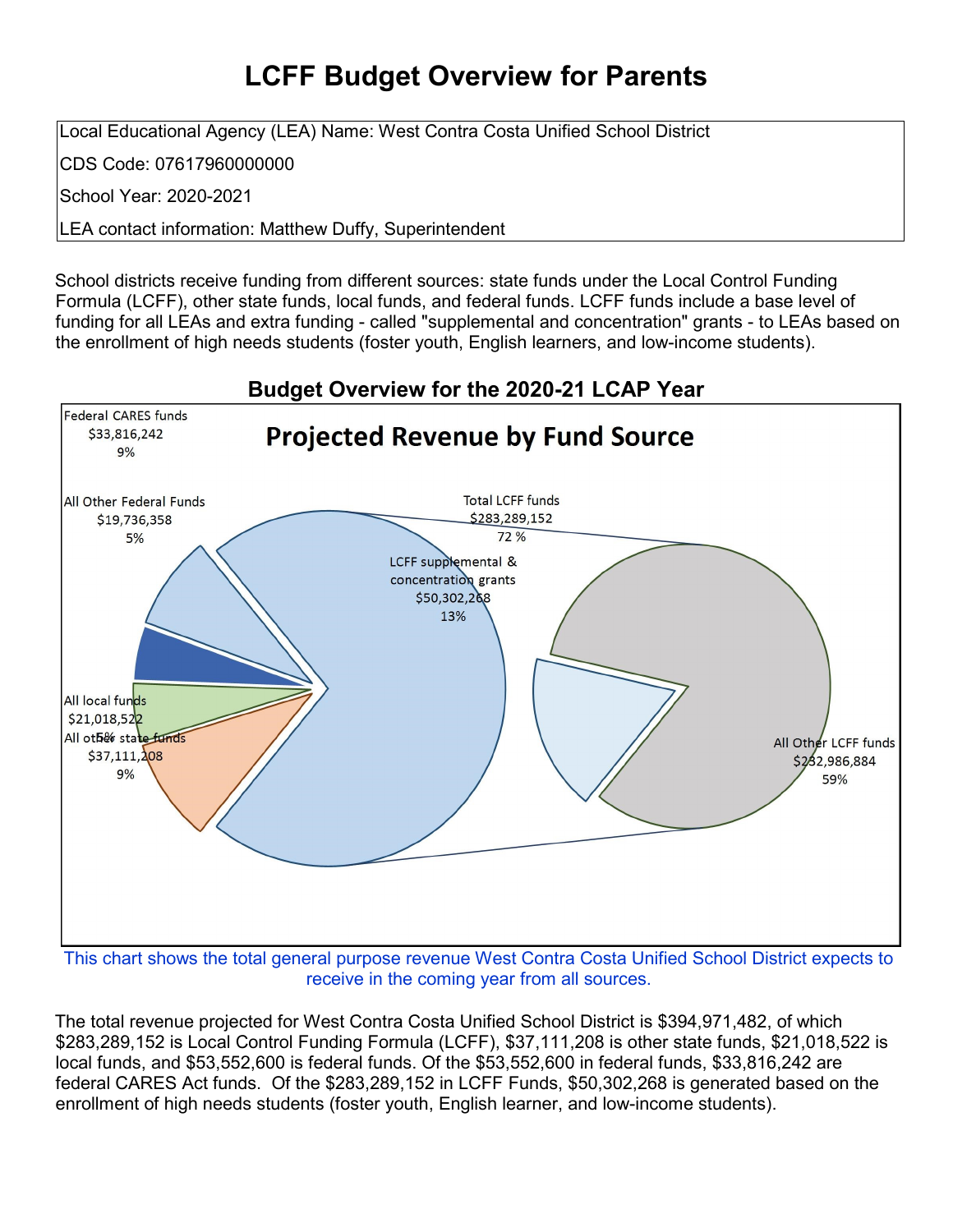# **LCFF Budget Overview for Parents**

For the 2020-21 school year school districts must work with parents, educators, students, and the community to develop a Learning Continuity and Attendance Plan (Learning Continuity Plan). The Learning Continuity Plan replaces the Local Control and Accountability Plan (LCAP) for the 2020–21 school year and provides school districts with the opportunity to describe how they are planning to provide a high-quality education, social-emotional supports, and nutrition to their students during the COVID-19 pandemic.



This chart provides a quick summary of how much West Contra Costa Unified School District plans to spend for planned actions and services in the Learning Continuity Plan for 2020-2021and how much of the total is tied to increasing or improving services for high needs students.

West Contra Costa Unified School District plans to spend \$291,736,514 for the 2020-21 school year. Of that amount, \$125,000,000 is tied to actions/services in the Learning Continuity Plan and \$166,736,514 is not included in the Learning Continuity Plan. The budgeted expenditures that are not included in the Learning Continuity Plan will be used for the following:

The District budget includes plant operations (custodial, maintenance and office staff), central support (Payroll, Purchasing, Accounting, Human Resources), fixed infrastructure costs (utilities, insurance, technology) and the salaries and benefits of our base staff. While some of the salaries related to teachers was referenced in the LCP, detail was not readily provided. Another major expenditure not included in the LCP is the required contributions of over \$70 million to support program such as Special Education. The District is providing addendums to this report to identify major categories within the budget not outlined in the LCP.

#### Increased or Improved Services for High Needs Students in in the Learning Continuity Plan for the 2020-2021 School Year

In 2020-21, West Contra Costa Unified School District is projecting it will receive \$50,302,268 based on the enrollment of foster youth, English learner, and low-income students. West Contra Costa Unified School District must describe how it intends to increase or improve services for high needs students in the Learning Continuity Plan. West Contra Costa Unified School District plans to spend \$84,118,510 towards meeting this requirement, as described in the Learning Continuity Plan.